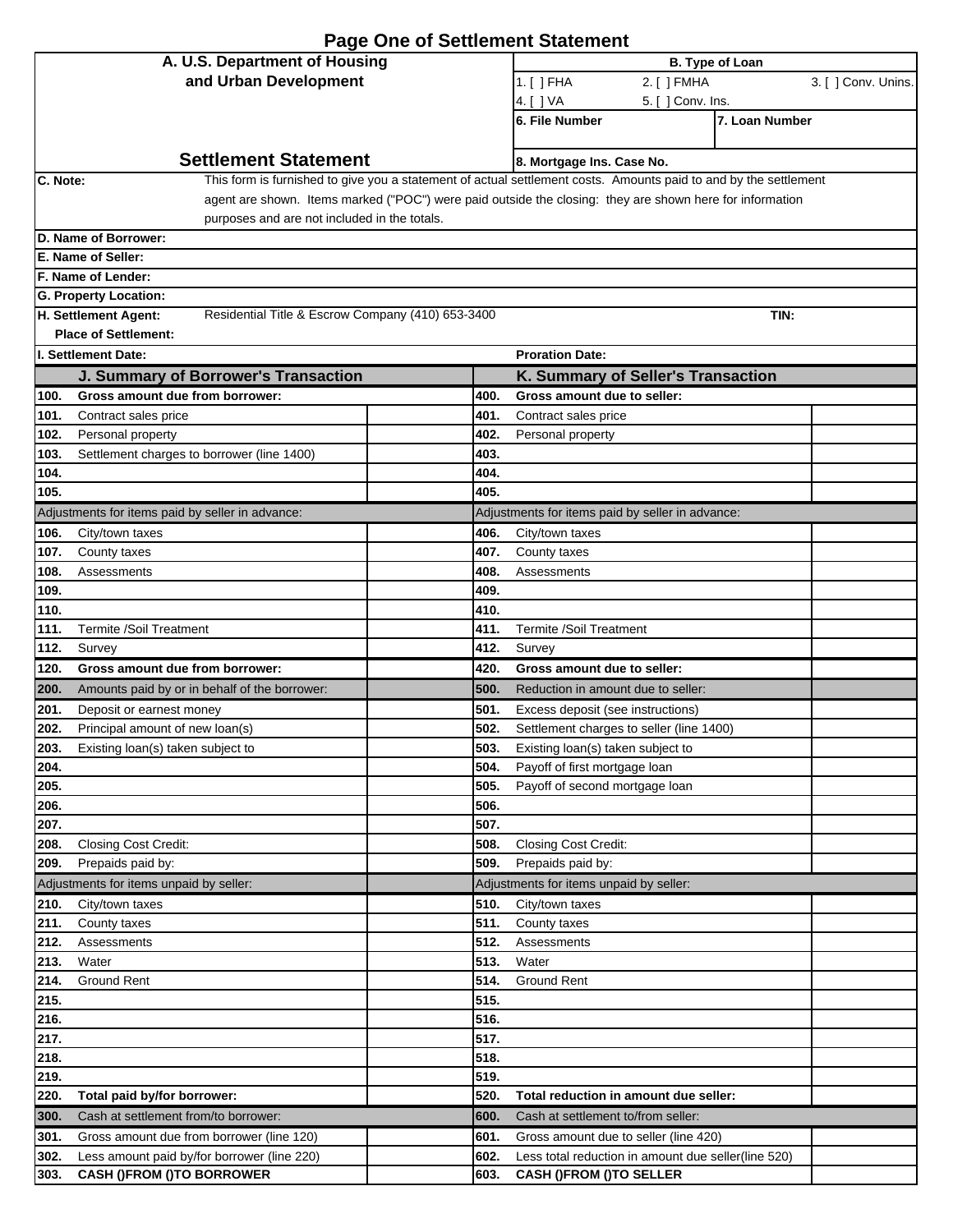# **Page Two of Settlement Statement**

|       | <b>L. Settlement Charges</b>                                                  |            |            |  |  |
|-------|-------------------------------------------------------------------------------|------------|------------|--|--|
| 700.  | Total sales/broker commission                                                 | Paid From  | Paid From  |  |  |
|       | Division of commission (line 700) as follows:                                 | Borrower's | Seller's   |  |  |
| 701.  | \$                                                                            | Funds at   | Funds at   |  |  |
| 702.  | \$                                                                            | Settlement | Settlement |  |  |
| 703.  | Commission paid at settlement                                                 |            |            |  |  |
| 704.  |                                                                               |            |            |  |  |
| 800.  |                                                                               |            |            |  |  |
|       | Items payable in connection with loan                                         |            |            |  |  |
| 801.  | Loan origination fee                                                          |            |            |  |  |
| 802.  | Loan discount                                                                 |            |            |  |  |
| 803.  | Appraisal fee                                                                 |            |            |  |  |
| 804.  | Credit report                                                                 |            |            |  |  |
| 805.  | Lender's inspection fee                                                       |            |            |  |  |
| 806.  | Mortgage insurance application fee                                            |            |            |  |  |
| 807.  | Assumption fee                                                                |            |            |  |  |
| 808.  | Tax Service Fee                                                               |            |            |  |  |
| 810.  | <b>Flood Certification</b>                                                    |            |            |  |  |
| 811.  | <b>Underwriting Fee</b>                                                       |            |            |  |  |
| 812.  | VA Funding Fee                                                                |            |            |  |  |
|       |                                                                               |            |            |  |  |
| 900.  | Items required by lender to be paid in advance                                |            |            |  |  |
| 901.  | Interest from                                                                 |            |            |  |  |
| 902.  | Mortgage insurance premium for                                                |            |            |  |  |
| 903.  | Hazard insurance premium for                                                  |            |            |  |  |
| 904.  |                                                                               |            |            |  |  |
| 905.  |                                                                               |            |            |  |  |
| 1000. | Reserves deposited with lender                                                |            |            |  |  |
| 1001. | Hazard insurance                                                              |            |            |  |  |
| 1002. | Mortgage insurance                                                            |            |            |  |  |
| 1003. | City property taxes                                                           |            |            |  |  |
| 1004. | County property taxes                                                         |            |            |  |  |
| 1005. | Annual assessments (maint.)                                                   |            |            |  |  |
| 1006. | <b>Ground Rent</b>                                                            |            |            |  |  |
| 1007. |                                                                               |            |            |  |  |
| 1008. |                                                                               |            |            |  |  |
| 1009. |                                                                               |            |            |  |  |
| 1100. |                                                                               |            |            |  |  |
|       | Title charges                                                                 |            |            |  |  |
|       | 1101. Settlement or closing fee                                               |            |            |  |  |
| 1102. | Abstract or title search                                                      |            |            |  |  |
| 1103. | Title examination                                                             |            |            |  |  |
| 1104. | Title insurance binder                                                        |            |            |  |  |
| 1105. | Document preparation                                                          |            |            |  |  |
|       | 1106. Notary fees                                                             |            |            |  |  |
|       | 1107. Attorney's fees to                                                      |            |            |  |  |
|       | includes above items no.:                                                     |            |            |  |  |
|       | 1108. Title insurance                                                         |            |            |  |  |
|       | includes above items no.:                                                     |            |            |  |  |
|       | 1109. Lender's coverage                                                       |            |            |  |  |
|       | 1110. Owner's coverage                                                        |            |            |  |  |
|       | 1111. Lien Certificate                                                        |            |            |  |  |
|       | 1112. Judgment Reports                                                        |            |            |  |  |
|       | 1113. Court Copies                                                            |            |            |  |  |
|       | 1114. Copy Charge                                                             |            |            |  |  |
|       | 1115. Court Copies                                                            |            |            |  |  |
|       |                                                                               |            |            |  |  |
|       | 1116. Recording fees:                                                         |            |            |  |  |
| 1200. | Government recording and transfer charges                                     |            |            |  |  |
|       | 1201. Recording fees:                                                         |            |            |  |  |
| 1202. | City/county tax/stamps:                                                       |            |            |  |  |
|       | 1203. State tax/stamps:                                                       |            |            |  |  |
|       | 1204. Recordation Doc Stamp Tax                                               |            |            |  |  |
| 1205. | Owner Occupied Tax Credit                                                     |            |            |  |  |
| 1206. |                                                                               |            |            |  |  |
| 1300. | Additional settlement charges                                                 |            |            |  |  |
| 1301. | Survey                                                                        |            |            |  |  |
| 1302. | Pest inspection                                                               |            |            |  |  |
|       |                                                                               |            |            |  |  |
| 1303. | Payoff & Release Mortgage                                                     |            |            |  |  |
| 1304. |                                                                               |            |            |  |  |
| 1305. |                                                                               |            |            |  |  |
| 1306. |                                                                               |            |            |  |  |
| 1400. | Total settlement charges (entered on lines 103, section J and 502, section K) |            |            |  |  |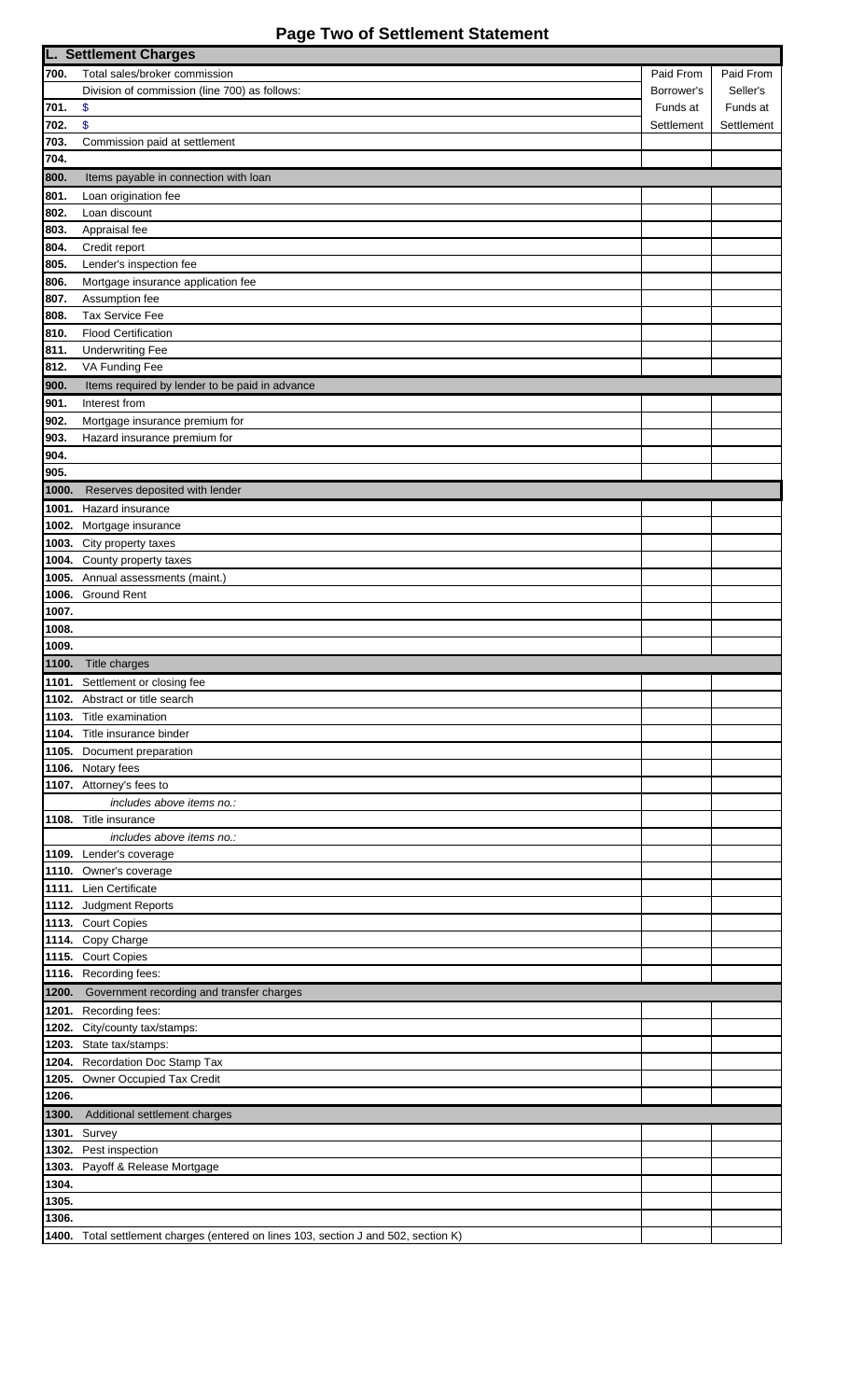# **EXPLANATION OF PAGE ONE OF SETTLEMENT STATEMENT**

The Settlement Statement, or HUD-1, reflects all of the costs associated with a purchase or refinance. Below are explanations of certain key lines. For further clarification, feel free to call us.

## **SUMMARY OF BORROWER'S TRANSACTION**

## **Gross Amount Due from Borrower (costs to buyer)**

**101. Contract Sales Price**- The full purchase price as stated in the contract.

**103. Settlement Charges to Borrower**- Buyer's total charges; carried from page 2, line 1400

**106-112. Adjustments for items Paid by seller in advance**- The buyer reimburses the seller for taxes, condo fees, special assessments, homeowner dues or other charges that the seller has paid through a certain date.

## **Amounts Paid By or In Behalf of Borrower (Credits to buyer)**

**201. Deposit or Earnest Money** - All monies deposited by the buyer in good faith, to be applied against the purchase price of the property.

**202. Principal Amount of the New Loan(s)** - The amount of the buyer's new loan(s).

**203. Existing Loan(s) Taken subject to** - On assumptions or wrap loans, the outstanding principal balance of the seller's loan which is being assumed by the buyer.

**210-219. Adjustments for Items Unpaid by Seller** - Typically, the buyer is responsible for paying all bills received after closing. It is here that seller reimburses the buyer for those charges he incurred but did not pay, such as water usage and ground rent. The buyer is credited for the period from the last payment due date through the date of settlement.

## **SUMMARY OF SELLER'S TRANSACTION**

## **Gross Amount Due to Seller (Credits to Seller)**

**401. Contract Sales Price**- The full purchase price as stated in the contract. (see line 101)

**406-412. Adjustments for Items Paid by Seller in Advance**- (See lines 106-112)

**Reductions in Amount Due to Seller (Cost to Seller)**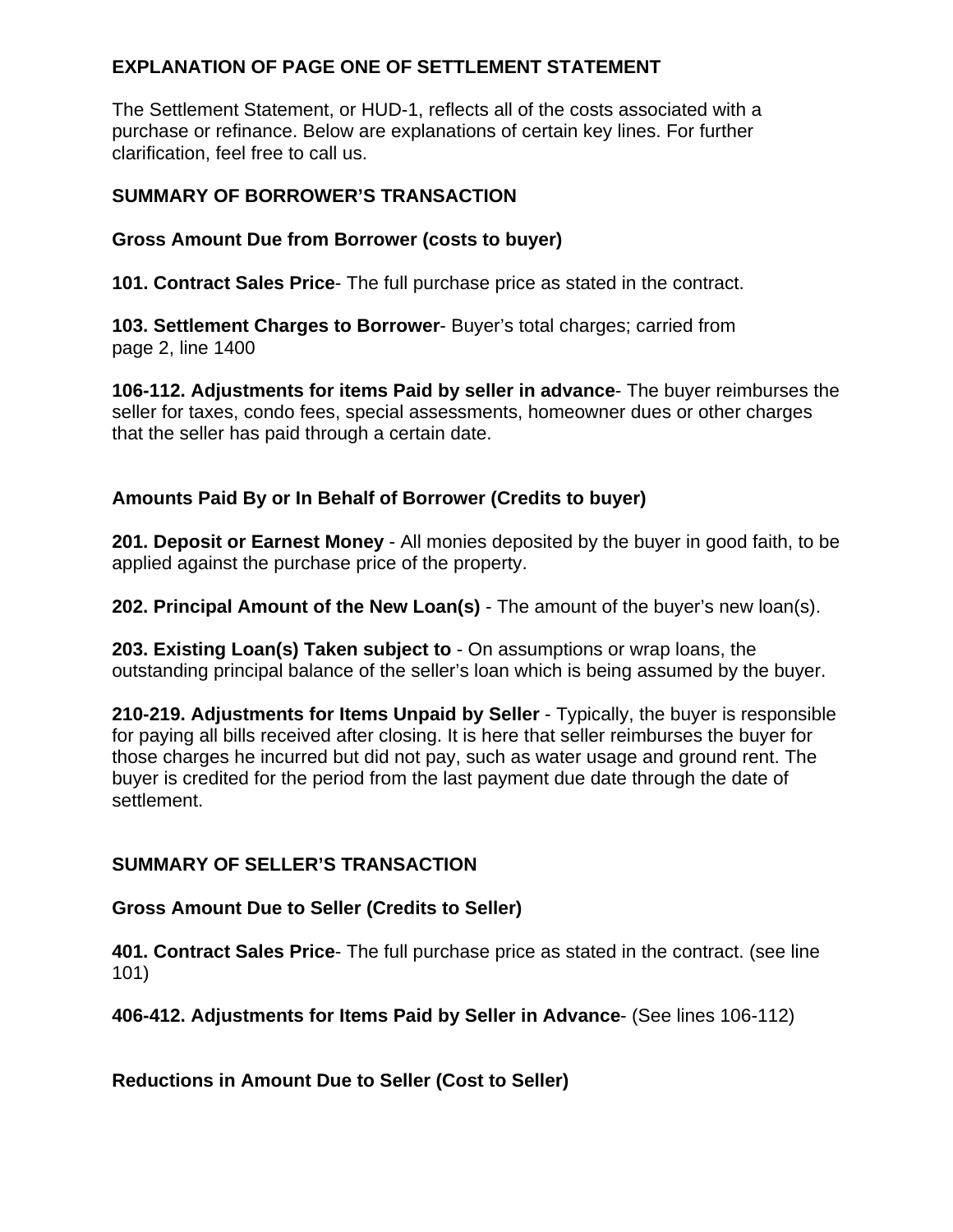**501. Deposit or Earnest Money**- All monies deposited by the buyer in good faith, to be applied against the purchase price of the property. The deposit may be held by the seller, the realtor or the builder.

**502. Settlement Charges to Seller**- Seller's total charges; carried from page 2, line 1400.

**503. Existing Loan(s) Taken Subject to**- On assumptions or wrap loans, the outstanding principal balance of the seller's loan which is being assumed by the buyer.

**504-505. Payoff of First and Second Mortgages**- The costs include: 1) Outstanding principal balance of the loan; 2) Interest from the date of the last payment due date through the date the lender receives the payoff check; and, 3) Attorney's release fee, if applicable, Some lenders require that a separate fee be paid directly to their attorney for preparation of the release. Note: 1) FHA payoffs may include as much as 60 additional day's interest if the lender did not receive written notification of the seller's intent to pay off the loan prior to its maturity date, as required by the Deed of Trust; and 2) Many lenders release the balance in the escrow account after the loan has been paid and satisfied. The lender will forward the escrow funds directly to the seller, usually within 30 to 45 days.

## **510-519. Adjustments for Items Unpaid by Seller**- (See lines 210-219)

# **EXPLANATION OF PAGE TWO OF SETTLEMENT STATEMENT**

The second page of the settlement statement itemizes all settlement fees assessed to the buyer and seller. Note: any items labeled "P.O.C." (Paid Outside Closing) have been prepaid.

## **SETTLEMENT CHARGES**

#### **Total Sales/Broker's Commission**

**703. Commission Paid at Settlement**- Commission due the broker, minus any deposit the broker is holding.

#### **Items Payable in Connection with Loan**

**801. Loan Origination Fee**- This fee, a percentage of the amount of the new loan, compensates the lender for the expense of processing the loan. VA loans require that the veteran buyer pay no more than 1% of the loan amount. On other loans the buyer may pay more than 1% provided the lender approves such payment.

**802. Loan Discount**- These are the "points" charged by the lender to increase it's yield on a loan with a below market interest rate. One point is equal to one percent of the loan amount. The number of points will vary according to market conditions. The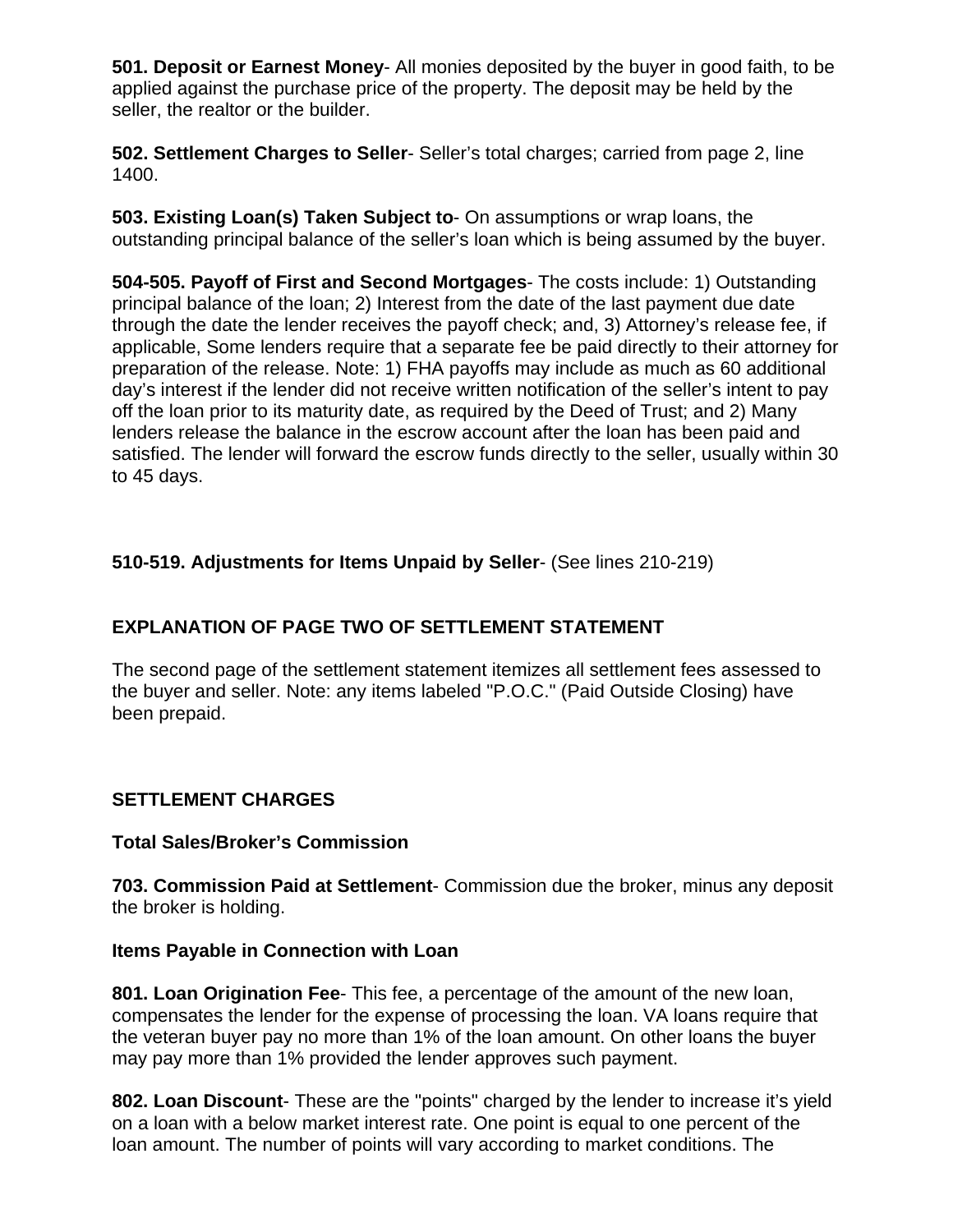responsibilities of buyer and seller for paying the points should be stipulated in the sales contract.

**803-804. Appraisal Fee and Credit Report**- These are costs incurred by the buyer for appraising the property and conducting a credit check of the buyer.

**805. Lender's Inspection Fee**- This charge applies when a lender must re-inspect the property after repairs have been made, or when it is a new home. Some government loans require the seller to pay.

**806. Mortgage Insurance Application Fee** – This fee is applied when you are obtaining Mortgage Insurance, which is insurance for the lender in the event that the borrower defaults on the loan.

**807. Assumption Fee** – The lender's charge for paperwork involved in processing records for a new buyer assuming an existing mortgage.

**808. Tax Service Fee** – The fee is applied to the entity the lender hires to pay the buyer's property tax and homeowners insurance from your escrow account.

**809. Document Preparation/Review Fee** – A fee the lender charges to reimburse them for preparing and reviewing the loan documents.

**810. Flood Certification**-the fee the lender charges to verify whether a property is located in a federally designated flood zone

**811. Underwriting Fee** - the fee charged by the lender to determine the risk analysis of a Borrower's loan package.

**812. VA Funding Fee** - A premium of up to 1-7/8 percent (depending on the size of the down payment) paid on a fixed rate loan.

## **Items required by Lender to Be Paid in Advance**

**901 Interest**- "Per Diem" (per day) interest on the new loan from the date of settlement to the end of the month in which the loan closes.

**902 Mortgage Insurance Premium**- Most lenders require mortgage insurance on conventional loans which exceed 80% of the purchase price or the appraised value, whichever is less. This insurance, paid by the buyer, protects the lender against loss if the buyer defaults on the loan. Lender's requirements vary. The lender should inform the buyer at the time of the loan application whether mortgage insurance will be necessary.

**903. Hazard Insurance Premium**- The hazard (homeowner's) insurance premium, if not already paid, is collected at settlement. The buyer should contact the lender for specific requirements concerning policy coverage prior to settlement.

#### **Reserves Deposited with Lender**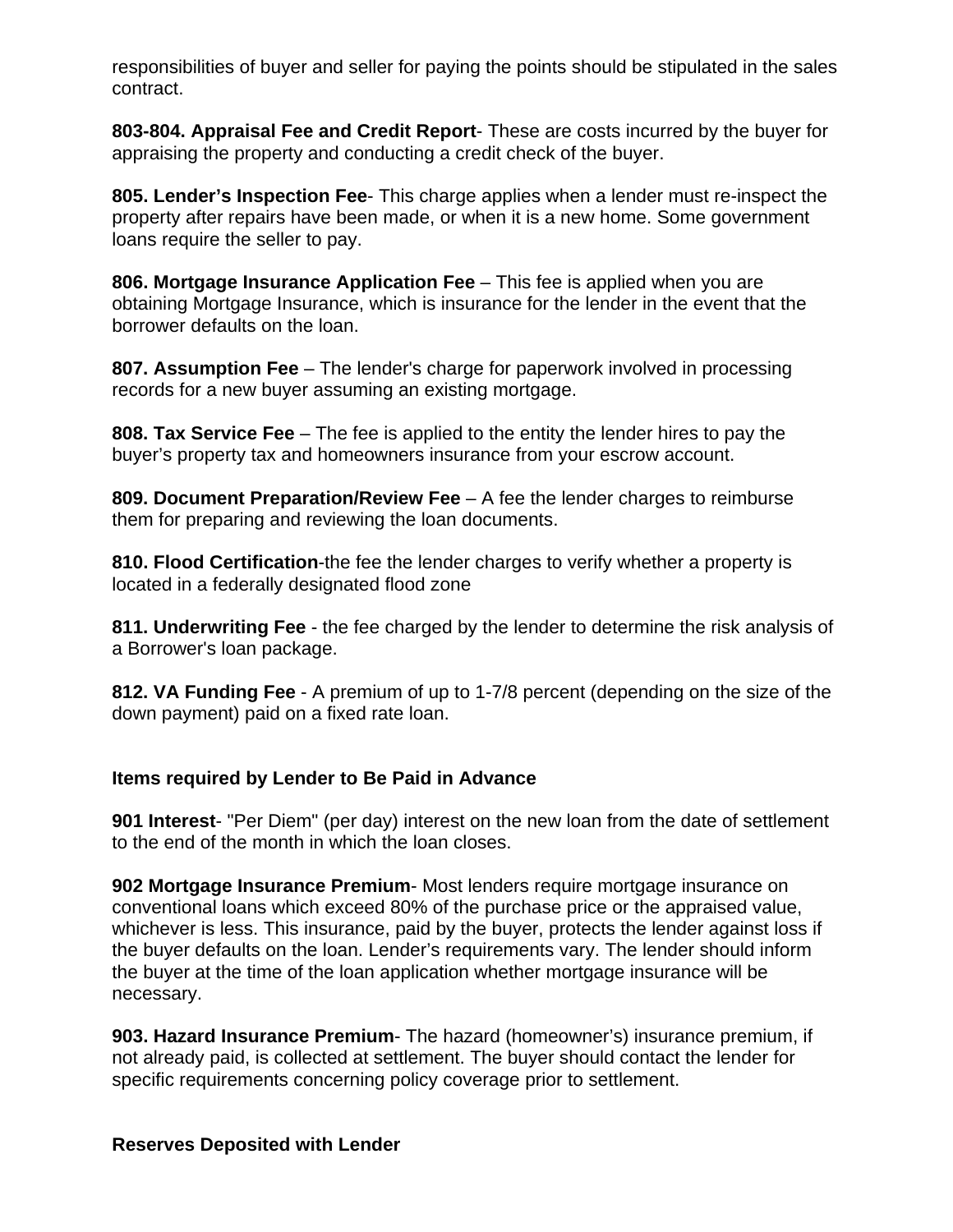**1000-1008. Insurance, Taxes, Assessment**- Funds to cover these items are collected in advance from the buyer and held by the lender in an account to pay future obligations as they become due. This is referred to as an escrow. The amounts collected at settlement depend on the number of monthly payments to be made between settlement and the date each charge is due. With recent changes made by the Maryland legislature, taxes will be paid biannually starting in the year 2000. This should reduce the number of months taxes will be escrowed.

# **Title Charges**

**1101. Settlement or Closing Fee**- A charge for conducting the settlement.

**1102-1103. Abstract or Title Search and Title Examination**- This includes the fee for performing the necessary research of the land records in the jurisdiction where the property is located, in order to establish the seller's right to convey the property to the buyer. Maryland law requires the abstractor to go back 60 years to verify ownership as well as easements, rights of ways and other matters which could affect the title.

**1104. Title Insurance Binder**- A fee for issuing title insurance commitments protecting both the lender and the buyer. The final policies are issued after the transfer documents have been recorded.

**1105. Document Preparation**- The title company's fee for preparation of the Deed, Deed of Trust or Mortgage, and other related documents.

**1106. Notary Fees**- Fee for notarization of documents, usually paid by the buyer.

**1107. Attorney Fees**- A fee charged for services provided over and above the customary services included in the title examination fee. These might include fees for preparation of additional document required at closing, such as a power of attorney, subordination agreement etc.

**1108. Title Insurance**- This is a one-time premium, paid at settlement, protecting the buyer and the lender against other claims of ownership as a result of forgeries, recording errors, or other title problems. A policy insuring the lender is required; a second policy protecting the buyer's equity is optional but highly recommended. If a competing claim to title is found valid the title company guarantees against loss to the extent of the purchase price of the property, plus inflation factors, if an owner's policy is purchased.

**1111. Lien Certificate**- A statement issued by the local taxing authority disclosing the status of the taxes. In Baltimore City, the lien certificate also discloses housing code violations, if any.

**1112. Judgment Report**- A judgment report is prepared to determine if any owners of the property within the last 12 years had judgments entered against them.

**1113-1114. Copies**- A charge to the buyer for the cost of copies for the loan package and abstract obtained from the land records.